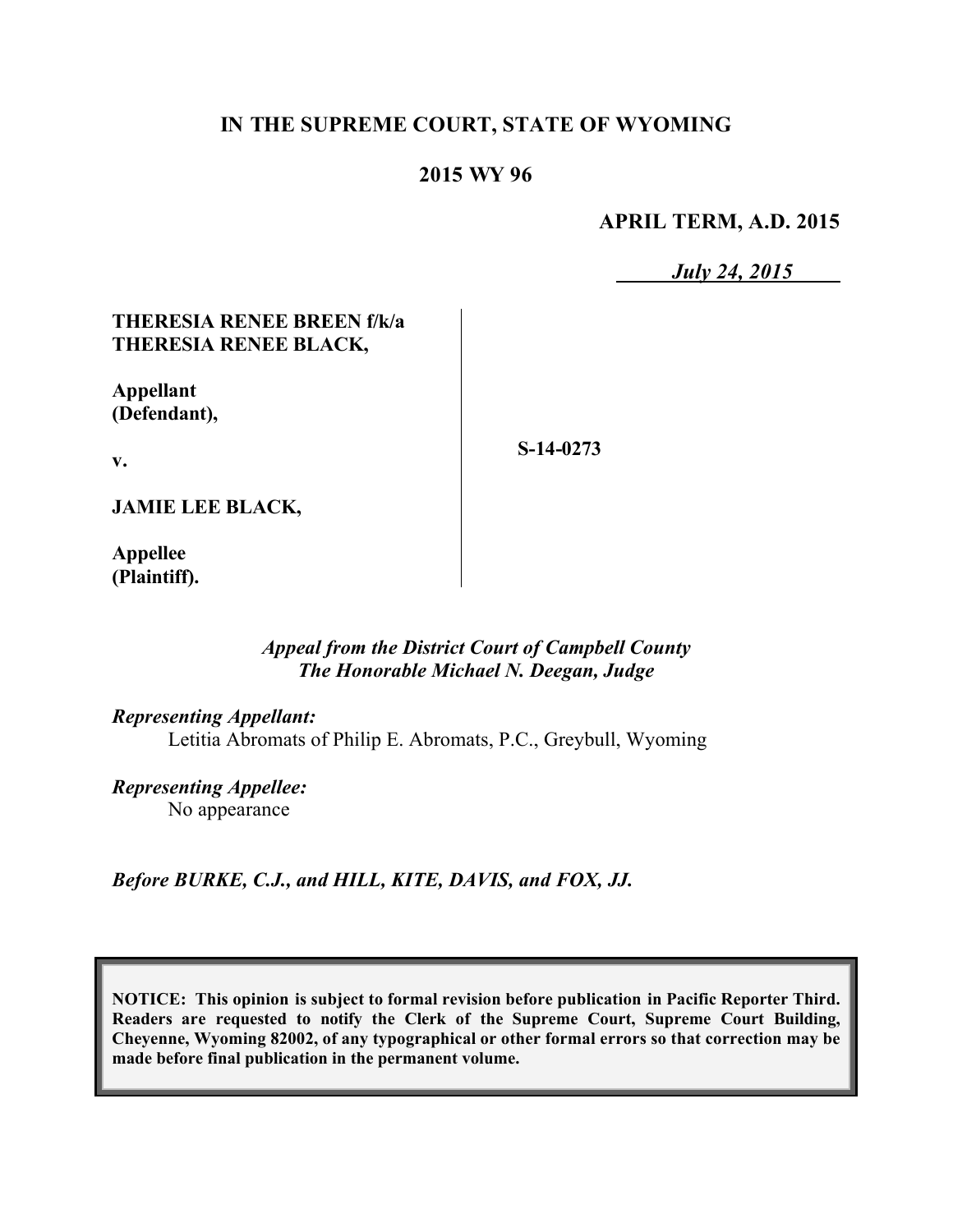## **DAVIS**, **Justice**.

[¶1] Theresia Renee Breen appeals from a district court order holding her in contempt for failure to reimburse her ex-husband Jamie Black for her share of medical expenses he incurred for their four minor daughters. We affirm in part, reverse in part, and remand for further proceedings consistent with this opinion.

#### **ISSUES**

[¶2] Breen raises four issues that we restate as follows:

I. Did the district court err by awarding medical expenses incurred by Black prior to an August 8, 2012 hearing, but which he did not assert as a compulsory counterclaim in the action brought by Breen that led to that hearing?

II. Did clear and convincing evidence support the district court's finding that Breen's failure to pay her share of the medical expenses was willful?

III. Did the district court's alleged over-calculation of the amount Breen owed Black transform the civil contempt order into a punitive criminal contempt order?

IV. Did the district court err in holding Breen in contempt for failing to communicate and cooperate with Black?

### **FACTS**

[¶3] Breen and Black divorced in late 2008. Breen received primary custody of the couple's four daughters, subject to Black's liberal visitation rights. He was to pay support and provide medical insurance for the girls, and he was also to pay any deductibles required by the insurance policy. The decree required Breen and Black to split any medical costs remaining after deductibles were paid and the insurer satisfied its obligations under the policy equally. To implement that requirement, the decree required each of them to provide the other any documents showing charges by the girls' medical services providers, documents indicating that those charges had been submitted to the insurer, and proof of the amounts paid on those charges by both the insurer and the other party.

[¶4] On March 2, 2012, Breen filed a "Motion for Judgment for Unpaid Child Support, Medical Expenses and Other Financial Obligations" and several attached exhibits. She claimed that between January 12, 2010 and February 26, 2012, she paid for medical services for her daughters in addition to what their insurance company had paid, and that Black had not reimbursed her for his \$4,608.45 share of those expenses. Breen's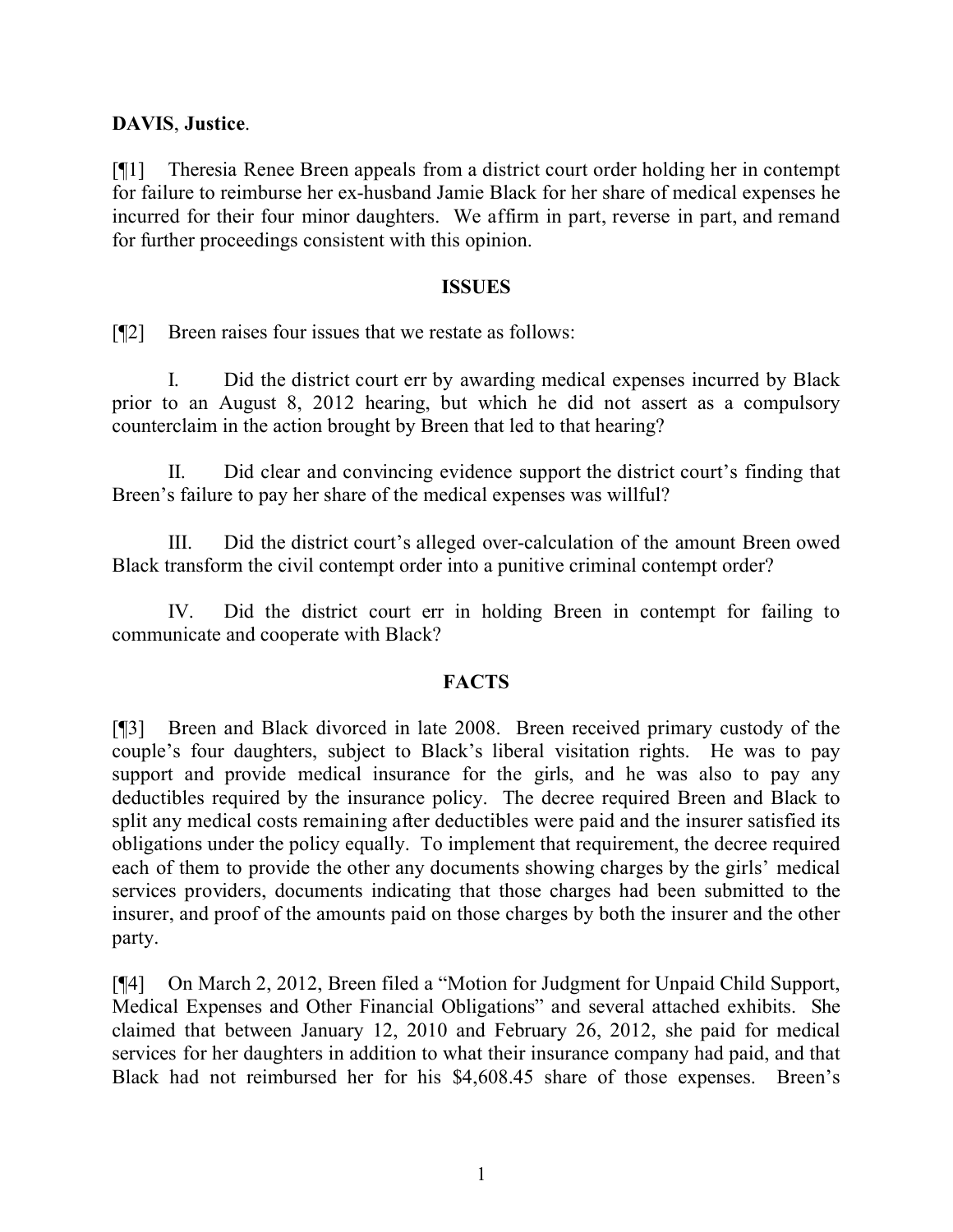Exhibits D and E contained bills, statements, insurance documents, and a summary spreadsheet supporting that claim.

[¶5] Black denied those allegations in his March 27 response to Breen's motion, then pled the following as an affirmative defense:

> Defendant pleads the affirmative defense that Defendant owes Plaintiff more in medical expenses of the minor children of the parties than is claimed in Paragraph 6 of the Motion for Unpaid Child Support, Medical Expenses and Other Financial Obligations of Defendant.

The district court held a hearing on Breen's motion on August 7 and 8, 2012.<sup>1</sup>

[¶6] At the hearing, Black put on no evidence supporting a claim for Breen's failure to reimburse him for medical expenses he had paid. When the court questioned him about Breen's claim for reimbursement, Black responded:

> [T]here are a number of those bills that I may be responsible for, but there are also a number of those bills where I actually have the cancelled check from myself where I paid that bill. So I think there are some mathematical errors in the figures.

He and his attorney informed the court that Black had no objection to paying his half of any legitimate medical bills presented by Breen, and he eventually agreed to pay the entire \$4,608.45 requested in her motion.

[¶7] The district court entered a "Judgment and Order Establishing Child Support Arrearage, Penalties and Unpaid Medical Expenses" for that amount on October 15, 2012. Black did not appeal from that judgment and order.

[¶8] On March 3, 2014, however, Black filed a motion and accompanying affidavit seeking to have Breen held in civil contempt for failing to pay her required half of an undisclosed amount of their daughters' medical expenses that were not paid under his health insurance policy. Breen did not include her response to that motion in the record transmitted to this Court, but her attorney set out her position during the show cause hearing on June 2, 2014.

 <sup>1</sup> That matter was combined with a hearing on Black's ultimately successful petition for a change of custody. The order giving Black primary custody of his daughters is significant to the present appeal only to the extent that it left unchanged those provisions of the original divorce decree pertaining to the parties' obligation to split the costs of their daughters' medical care over and above what the insurance company paid.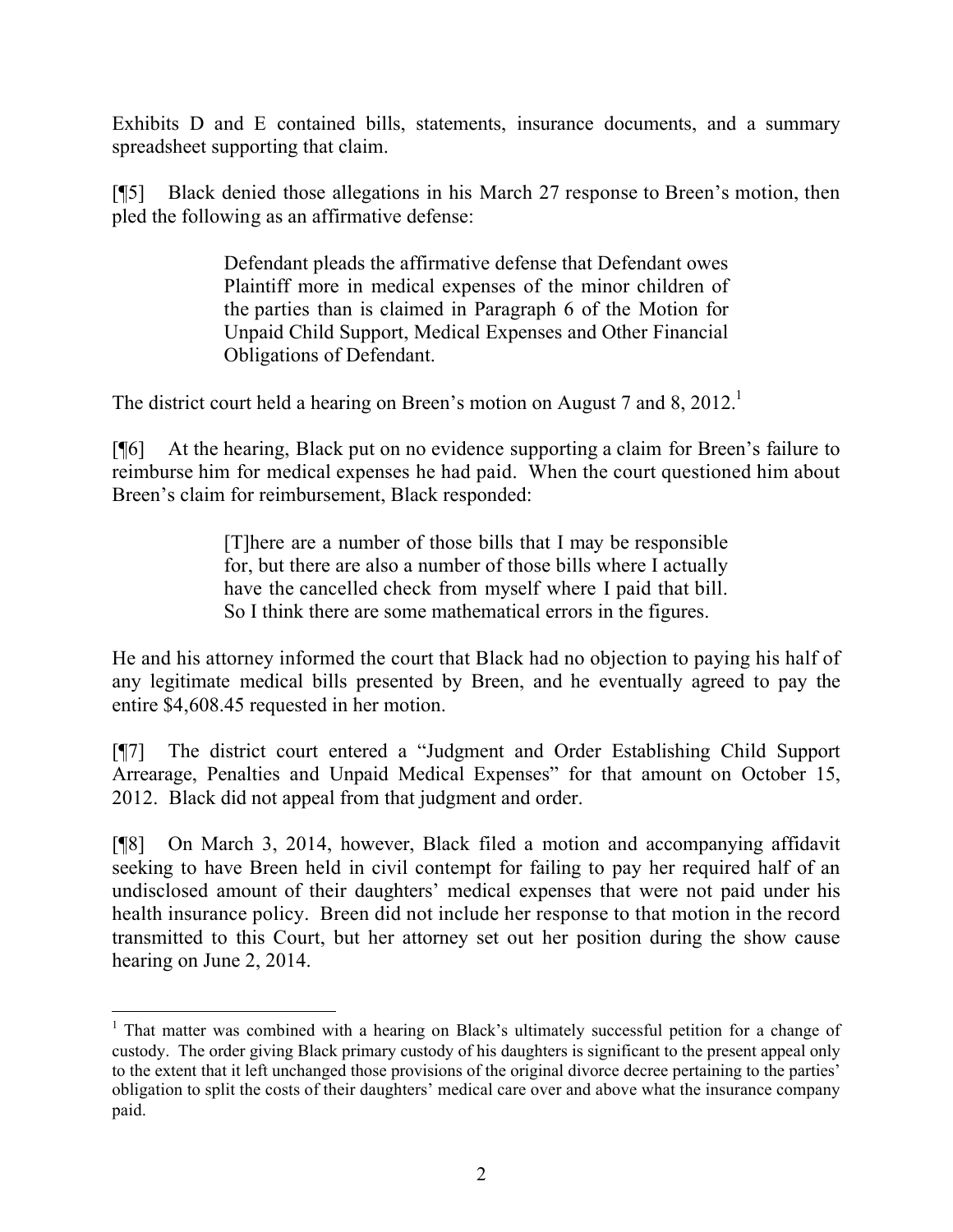[¶9] Counsel argued that the August 8, 2012 hearing and the subsequent order on Breen's claim for reimbursement for her medical services expenditures disposed of any claims Black may have had for his similar expenditures in the period between the divorce decree and either that hearing or the latest expense included in Breen's claim. That is, she suggested that Black's failure to raise such claims arising during that period in the earlier proceedings barred him from raising them later because they were res judicata. Black's claim involved 160 medical bills, 75 of which related to services provided to his daughters more than a month before the August 2012 hearing.

[¶10] The district court ultimately rejected Breen's argument that the 2012 action "wrapped up" what Black owed her and what she owed him. Without further explanation, the court determined "it only covered the one way expenditures that she had paid, that she deserved reimbursement and that is all that judgment covered."

[¶11] The court also noted that Breen had not challenged the legitimacy of the medical bills introduced by Black or the fact that he had paid them, and that she conceded she was obligated to reimburse Black for half of those costs. The court viewed the hearing as being primarily concerned with Breen's reason for not making payments against that obligation earlier.

[¶12] In contrast to Breen's assertions that Black had not apprised her of what she owed, Black and his new wife testified at some length about their efforts to provide Breen with that information and to obtain some response from her as to her intentions. They tried phone calls, e-mail, text messages, and regular and certified mail. All were unavailing, and were met with either no response or responses that avoided the medical expenses issue entirely. Her efforts at avoidance extended to filing allegedly false stalking charges against Black.

[¶13] The court held Breen in contempt, noting that Black and his current spouse had attempted to provide Breen with copies of medical bills and proof of payment by Black and the insurance carrier. It pointed out that Breen had evaded those efforts in contravention of provisions of the decree requiring the parties to cooperate with each other and to act in good faith.

[¶14] The district court entered judgment against Breen for the \$6,075.13 it determined she owed Black. It also provided that she could purge herself of contempt by paying that amount in monthly installments of not less than \$500 within twelve months of the hearing.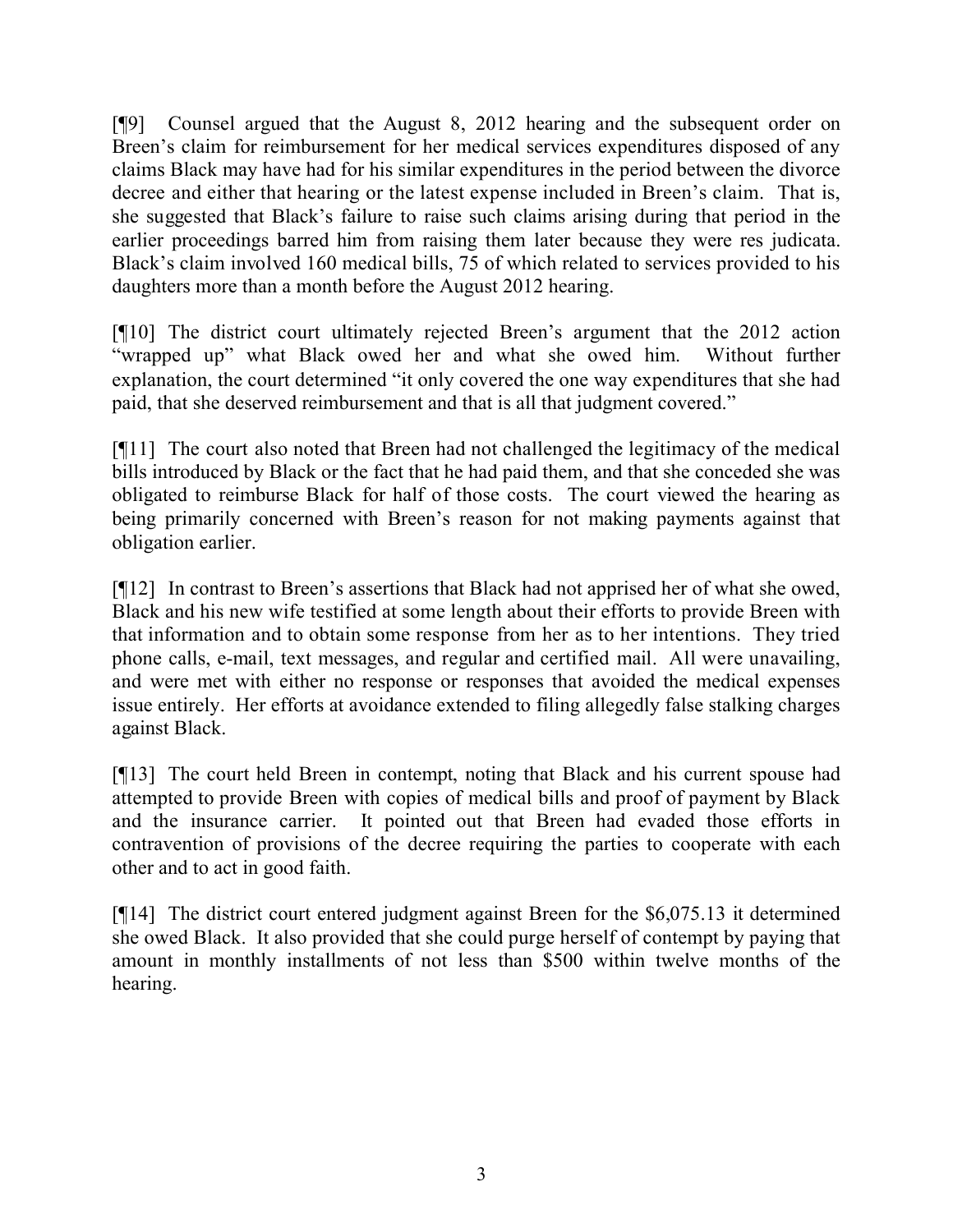#### **DISCUSSION**

#### **Compulsory Counterclaims**

 $\overline{a}$ 

[¶15] Breen argues that Black should have been precluded from raising claims for medical expenses that accrued prior to the August 2012 hearing in his 2014 action, because they were compulsory counterclaims under W.R.C.P. 13(a) and, therefore, were barred by Black's failure to advance them at the earlier hearing.<sup>2</sup> Rule 13(a) provides in pertinent part:

> A pleading shall state as a counterclaim any claim which at the time of serving the pleading the pleader has against any opposing party, if it arises out of the transaction or occurrence that is the subject matter of the opposing party's claim and does not require for its adjudication the presence of third parties of whom the court cannot acquire jurisdiction[.]

W.R.C.P. 13(a). Although the rule does not expressly bar the subsequent litigation of a compulsory counterclaim<sup>3</sup> that was not raised in accordance with the rule, courts have historically applied the rule as erecting such a bar under the doctrines of res judicata, estoppel, or waiver. *Lane Co. v. Busch Development, Inc.*, 662 P.2d 419, 423-24 (Wyo. 1983).

[¶16] We do not find it necessary to analyze the potential intricacies of Rule 13 and their application to the highly variable pleadings used to collect overdue medical payments and other forms of support.<sup>4</sup> We believe the record convincingly demonstrates that Black's claim is barred by res judicata, or as it is also known, claim preclusion. *Erwin v. State Dep't of Family Servs.*, 2010 WY 117, ¶ 10, 237 P.3d 409, 412 (Wyo. 2010) (claim preclusion is res judicata, while collateral estoppel is issue preclusion). As we have previously explained:

> Res judicata bars the relitigation of previously litigated claims or causes of action, as well as claims that could or should have been raised in the prior litigation. [Pokorny v. Salas, 2003 WY 159, ¶¶ 12-20, 81 P.3d 171, 175-77 (Wyo. 2003)]. These factors are applied to the analysis of res judicata: (1)

 $2$  At the June 2, 2014 hearing, Breen never referred to compulsory counterclaims or Rule 13. However, this Court's review of the substance of her argument as to the challenged expenses at the hearing, summarized above, convinces us that it sufficed to preserve this issue for appeal.

<sup>3</sup> Under Rule 13, a counterclaim may be an independent claim or a claim for setoff or recoupment. *Mad River Boat Trips, Inc. v. Jackson Hole Whitewater, Inc.*, 818 P.2d 1137, 1140 (Wyo. 1991).

<sup>&</sup>lt;sup>4</sup> Sometimes these are presented by orders to show cause, and sometimes they are raised by motion or petition.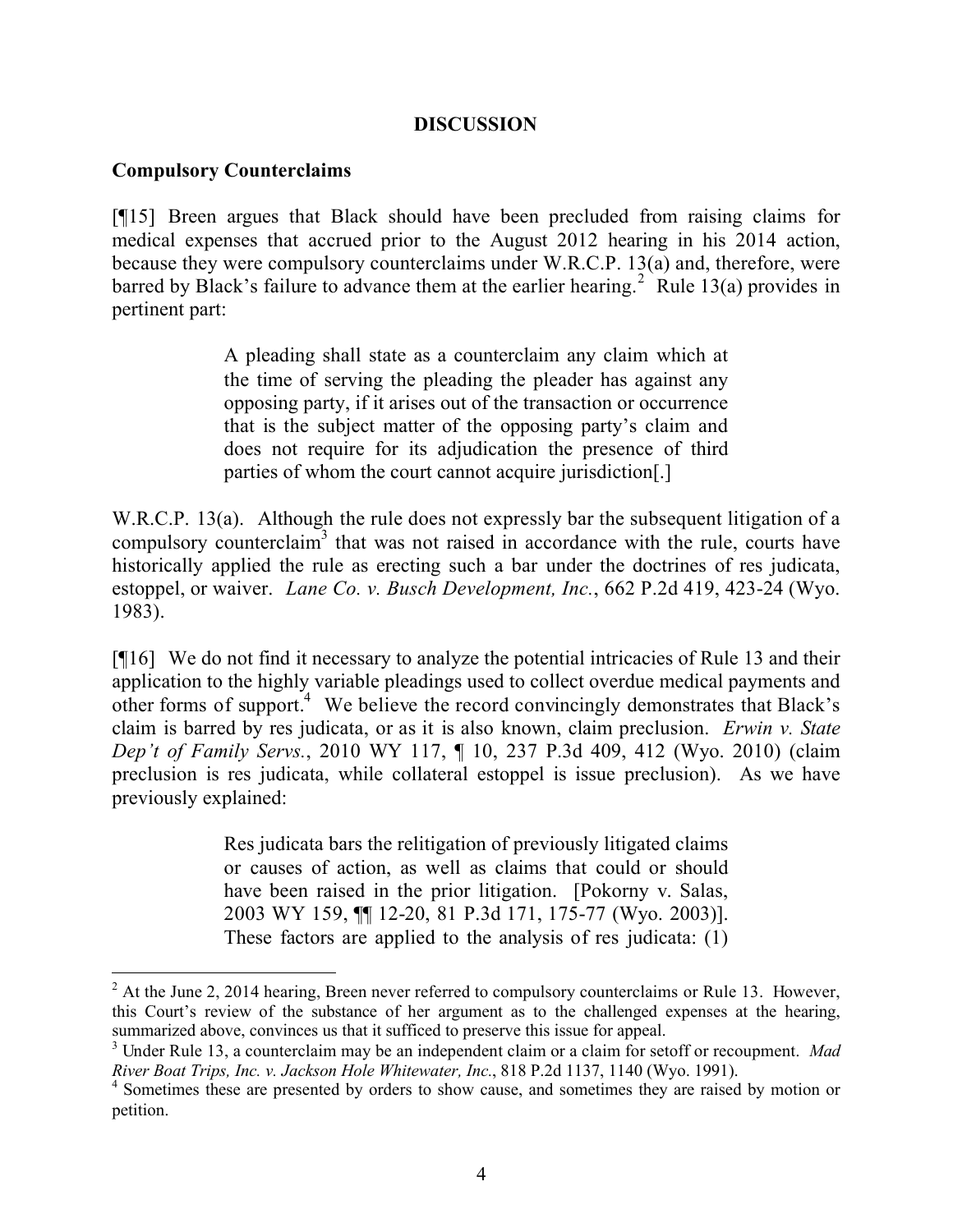Identity in parties; (2) identity in subject matter; (3) the issues are the same and relate to the subject matter; and (4) the capacities of the persons are identical in reference to both the subject matter and the issues between them.

*R.C.R., Inc. v. Deline*, 2008 WY 96, ¶ 19, 190 P.3d 140, 153-54 (Wyo. 2008). We review this issue de novo. *Roberts v. Locke*, 2013 WY 73, ¶ 14, 304 P.3d 116, 120 (Wyo. 2013). $5$ 

[¶17] Black's claims are barred if they could have been litigated in the 2012 proceeding. Clearly they could have been – and they were, ineffectively, because he raised an offset to Breen's claims both in his responsive pleading to the 2012 motion seeking to have him held in contempt and in the hearing on that motion. He simply failed to prove the offset. The district court entered a judgment resolving those issues.

[¶18] *In re M.K.R.*, 216 S.W.3d 58 (Tex. App. 2007), which the Texas court described as a "two-bite arrearage" claim, provides some guidance. In that case, the mother sought and obtained an order for arrearages, and then attempted to claim additional arrearages relating to the time period covered by the original order. After considering a number of technical defenses, the court concluded that there was no reason the mother could not have included her later claims in the original petition, and that they were therefore barred by res judicata or claim preclusion. *Id*. at 66.

[¶19] Although he was in the position of responding to Breen's efforts to hold him in contempt, we see no reason why Black could not have proven his setoff or claim he pled in 2012, nor why he should be allowed a second bite at the apple. This Court has long abided by the rule that a party should not be permitted to subsequently litigate facts which he could have raised but failed to raise or prove in a prior action that concerned the same subject matter. That rule protects the opposing party from having to expend excessive time and money in defending against an alleged liability in several proceedings rather than in one, and it carries the systemic benefit of avoiding unnecessary and unduly prolonged litigation. *Davis v. Davis*, 56 Wyo. 524, 534-35, 111 P.2d 124, 127 (Wyo. 1941). We can think of few places where such limitations can provide more benefit to courts, litigants, and the litigants' children than in post-divorce proceedings.<sup>6</sup>

 $\overline{a}$  $<sup>5</sup>$  If this case involved questions of disputed fact as to what occurred at the 2012 hearing, and the district</sup> court had resolved them, those rulings would be evaluated under the clearly erroneous standard. 18 Wright et al., *Fed. Prac. & Proc. Juris.*, § 4405 (2d ed. updated 2015). Because the pleadings and conduct of the previous hearing are a matter of record and require no factual determinations, the review is de novo. *Id.*

<sup>&</sup>lt;sup>6</sup> This decision deals with a narrow circumstance in which it is not only clear that Black could but did raise the issue of what he was owed in the prior proceeding, and we go no further than that. However, we note that counsel and litigants would be wise to consider whether claims similar to the one in this case could be litigated in post-divorce proceedings. We do not suggest that a party must raise all claims he or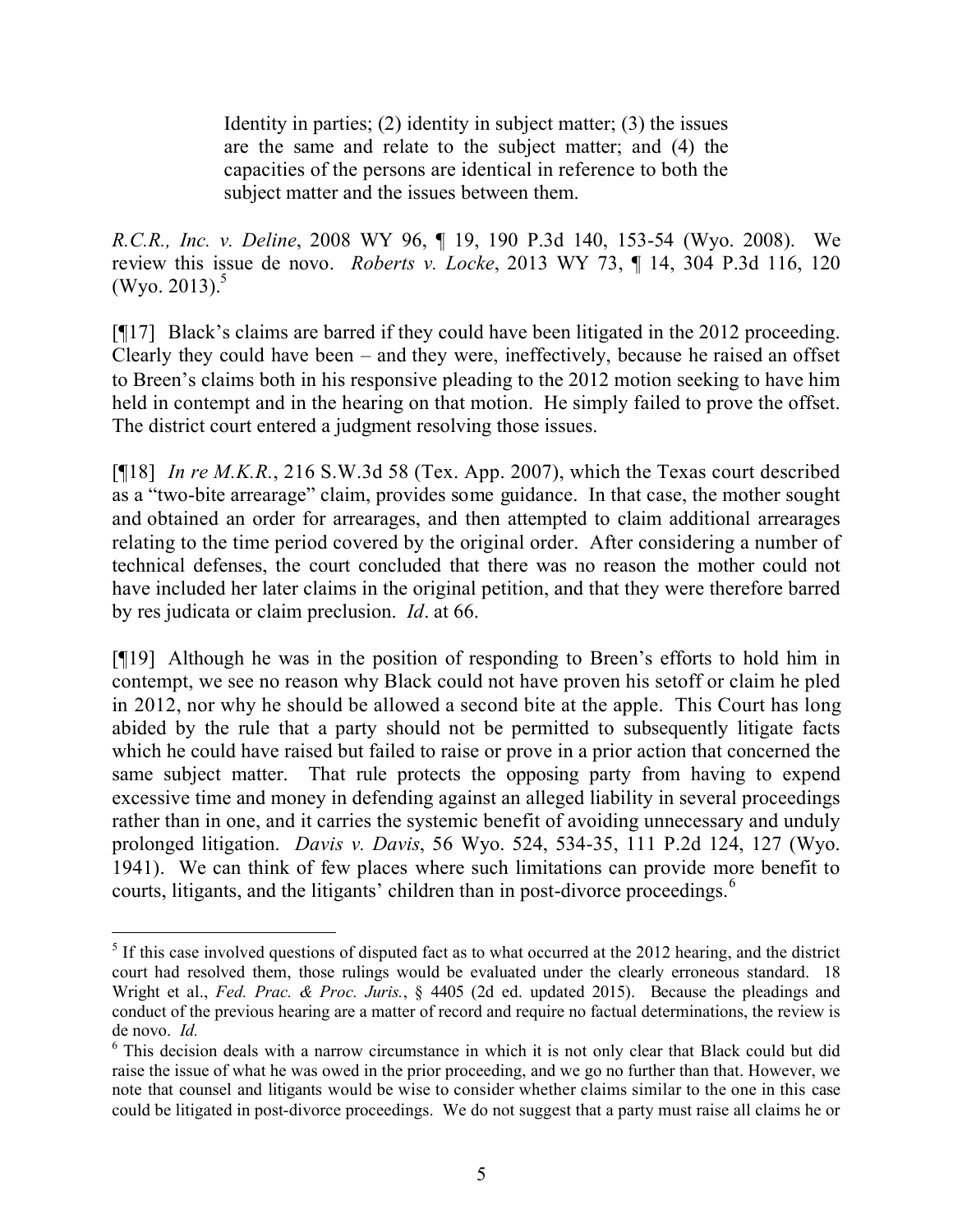[¶20] We therefore reverse the district court's judgment as to the amount of medical expenses for which Black should be reimbursed and remand for a recalculation in accordance with this opinion. We understand that this is a harsh result for Mr. Black, and that Ms. Breen's conduct has hardly been exemplary, but forfeiture of the right to recover the disputed amounts could easily have been avoided by the exercise of ordinary diligence in the prior proceeding.

## **Evidence of Willfulness**

[¶21] Breen contends that the district court's order holding her in contempt for failing to contribute to the payment of her daughters' medical expenses was not supported by clear and convincing evidence that her failure to pay was willful. Civil contempt requires clear and convincing evidence of: 1) an effective court order that requires certain conduct by the alleged contemnor; 2) proof that the contemnor had knowledge of the order; and 3) that the alleged contemnor disobeyed the order. *Shindell v. Shindell*, 2014 WY 51, ¶ 10, 322 P.3d 1270, 1274 (Wyo. 2014). Once these elements are proven, the burden shifts to the respondent to prove that he or she was unable to comply with the order. *Id.* Clear and convincing evidence is evidence that would persuade a finder of fact that the truth of the contention is highly probable. *Id*. (citing *TMC v. State, Dep't of Family Servs. (In re ARC)*, 2011 WY 119, ¶ 14, 258 P.3d 704, 708 (Wyo. 2011); *MN v. State, Dep't of Family Servs.*, 2003 WY 135, ¶ 5, 78 P.3d 232, 234 (Wyo. 2003)).

[¶22] We will not interfere with an order holding a party in civil contempt "absent a serious procedural error, a violation of a principle of law, or a clear and grave abuse of discretion." *Shindell*, ¶ 7, 322 P.3d at 1273 (quoting *Roberts*, ¶ 14, 304 P.3d at 120). We must determine whether the court reasonably could have concluded as it did. *Shindell, id*.

[¶23] As explained above, Breen's defense against the contempt allegation consisted entirely of assertions that Black never apprised her of what she owed. However, Black and his new wife testified that they went to great lengths to provide Breen with that information through phone calls, e-mail, text messages, and regular and certified mail. Breen met those efforts with either no response or responses that avoided the medical expenses issue. Black also testified that he was afraid to personally approach Breen with that information because she had more than once filed false stalking charges against him.

[¶24] The district court was entitled to find that testimony credible and to conclude that Breen's efforts to avoid contact concerning her daughters' medical expenses were

she may have to avoid res judicata. For example, in *In re P.D.D.*, 256 S.W.3d 834 (Tex. App. 2008), the father sought a change of custody, which was granted by stipulation, and then claimed that the mother was barred from claiming back child support she was owed. The court held that the claims were not barred because they did not arise out of the same transaction, although they could have been raised. *Id.* at 844.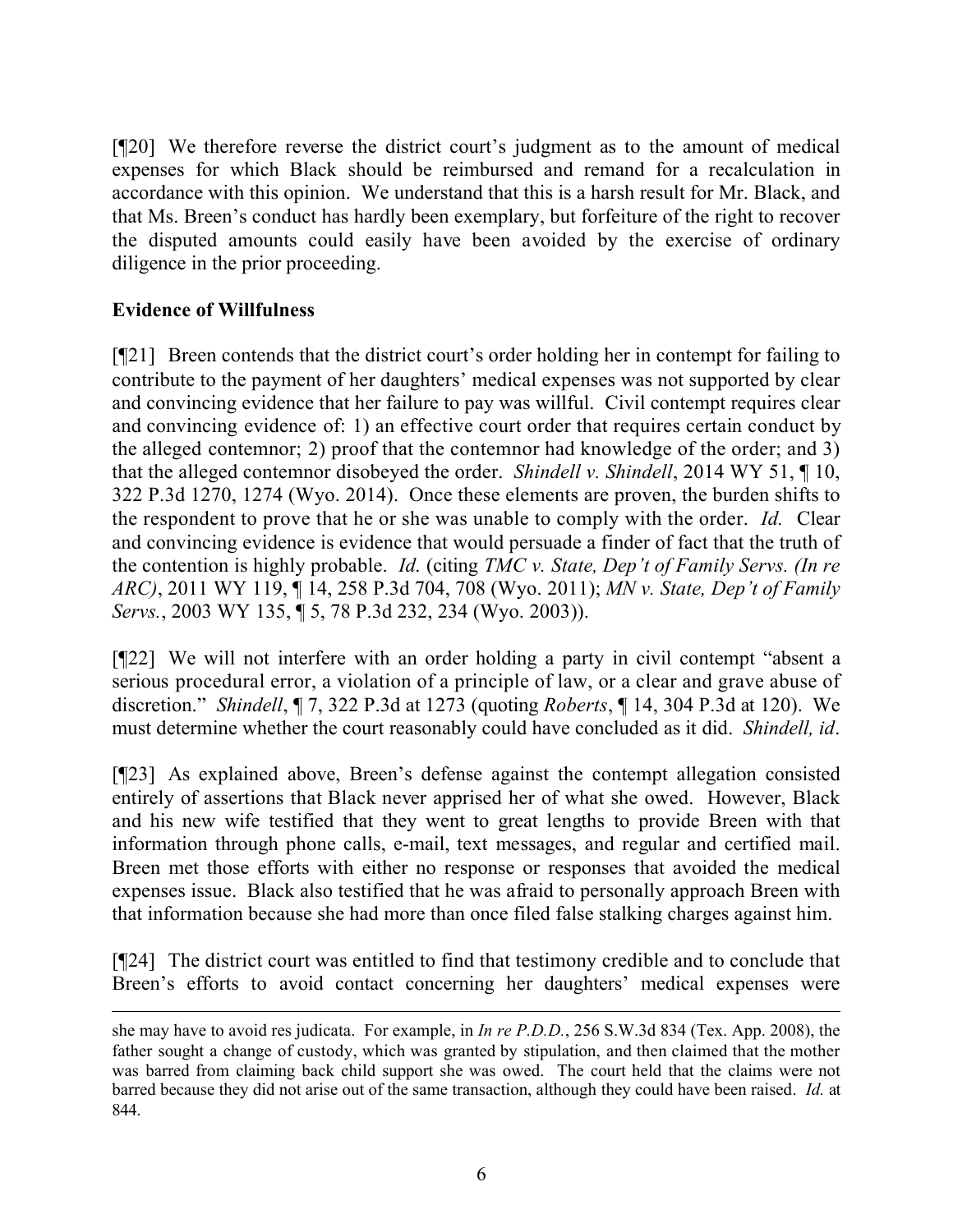sufficiently elaborate, pervasive, and successful to show that they were not inadvertent or accidental. The evidence indicated that it was highly probable that Breen's failure to contribute to the payment of those expenses was not merely willful, but premeditated. We therefore find no abuse of discretion or error of law or procedure. Accordingly, we affirm the decision of the district court in this respect.

# **The Nature of the Contempt Order**

[¶25] Breen argues that what otherwise would have been an appropriate civil contempt proceeding and order concerning what she owed Black for their daughters' medical expenses was transformed into a procedurally deficient criminal contempt proceeding and order because the district court miscalculated what she owed when it did not apply res judicata and allowed Black to collect on bills he should have presented in the 2012 proceeding. That argument rests on the notion that the court's overestimation of her liability should be deemed sufficiently punitive to effect that transformation.

[¶26] Nowhere does Breen cite any authority for that bizarrely counterintuitive theory, and we can find none. Where an appellant's argument as to some aspect of a district court decision consists entirely of hyperbole and conclusions without cogent reasoning or pertinent authority, this Court may summarily affirm on that point. *Reece v. State Bd. of Outfitters*, 931 P.2d 958, 959 (Wyo. 1997). We will do so here.

### **Contempt for Failing to Communicate and Cooperate**

[¶27] Breen finally argues that the district court erred by holding her in contempt not only for failing to reimburse Black for medical expenditures, but also for failing to abide by the provision contained in two of its decrees that she appropriately communicate and cooperate with him in attending to their daughters' welfare. She correctly points out that neither Black's 2014 motion nor the court's order to show cause advised her that she was being called upon to defend against an alleged violation of those provisions. Consequently, if the record shows that the court in fact held her in contempt for such a violation, we might arguably be compelled to reverse that portion of the decision. However, we will not reach that issue because the record convinces us that the district court intended to hold Breen in contempt only for her willful failure to pay her share of medical expenses.

[¶28] Breen's argument rests on a single passage from the transcript of the June 2, 2014 contempt hearing.

> And the court finds, Ms. Breen, that **you are in willful contempt of court, civil contempt of court for failing to pay your half of the medical bills**. And I say that because I am persuaded by the evidence . . . adduced by Mr. Black that